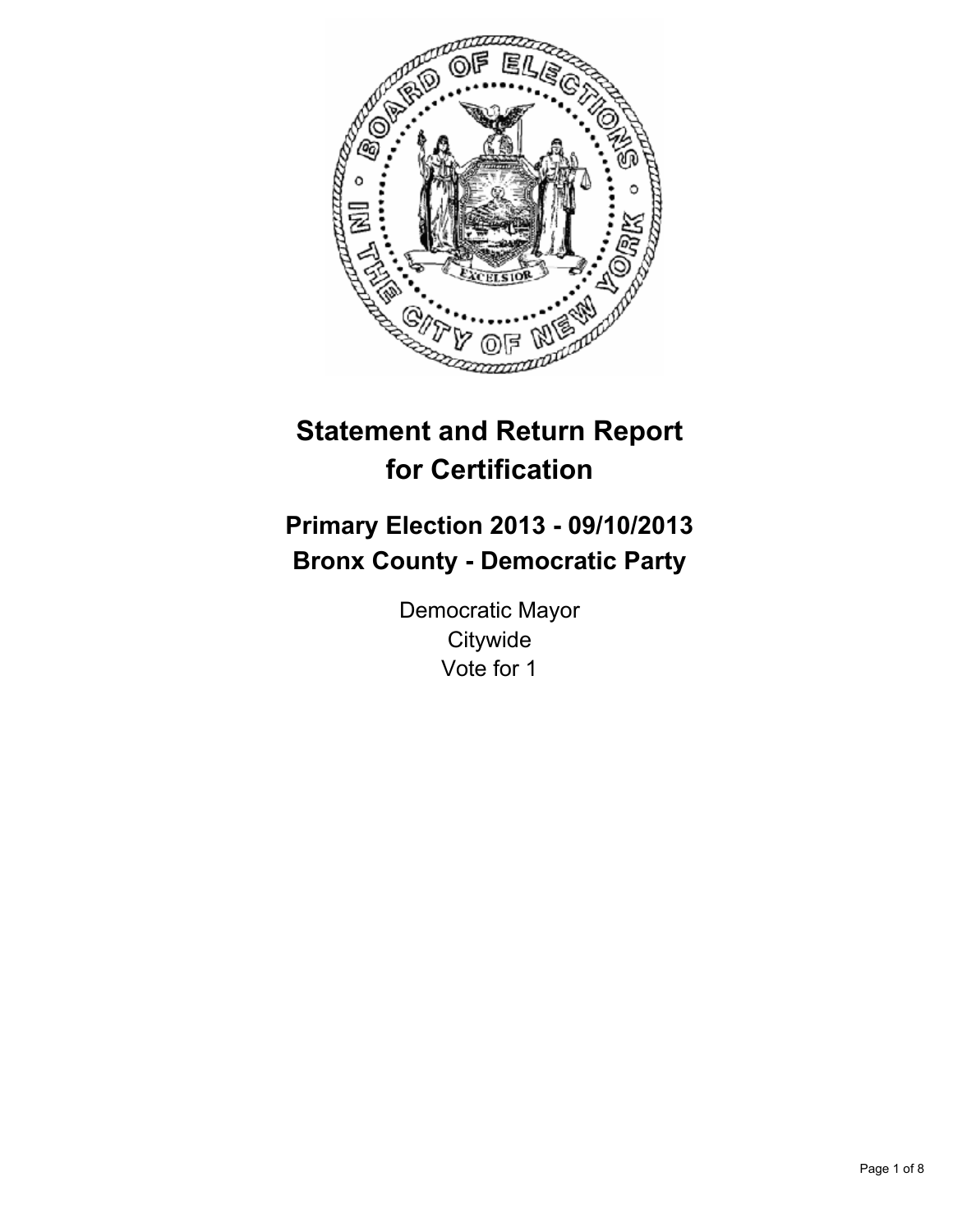

| <b>EMERGENCY</b>                   | 27    |
|------------------------------------|-------|
| <b>ABSENTEE/MILITARY</b>           | 155   |
| <b>FEDERAL</b>                     | 0     |
| <b>SPECIAL PRESIDENTIAL</b>        | 0     |
| <b>AFFIDAVIT</b>                   | 161   |
| <b>SAL F. ALBANESE</b>             | 60    |
| RANDY CREDICO                      | 252   |
| <b>BILL DE BLASIO</b>              | 2,769 |
| <b>NEIL V. GRIMALDI</b>            | 43    |
| JOHN C. LIU                        | 364   |
| CHRISTINE C. QUINN                 | 728   |
| ERICK J. SALGADO                   | 485   |
| WILLIAM C. THOMPSON JR.            | 2,879 |
| ANTHONY D. WEINER                  | 508   |
| ALIYAL WILLAMS (WRITE-IN)          | 1     |
| UNATTRIBUTABLE WRITE-IN (WRITE-IN) | 1     |
| <b>Total Votes</b>                 | 8,090 |

| <b>EMERGENCY</b>            | 48    |
|-----------------------------|-------|
| <b>ABSENTEE/MILITARY</b>    | 138   |
| <b>FEDERAL</b>              | 0     |
| <b>SPECIAL PRESIDENTIAL</b> | 0     |
| <b>AFFIDAVIT</b>            | 139   |
| <b>SAL F. ALBANESE</b>      | 44    |
| RANDY CREDICO               | 153   |
| <b>BILL DE BLASIO</b>       | 2,196 |
| <b>NEIL V. GRIMALDI</b>     | 51    |
| JOHN C. LIU                 | 316   |
| CHRISTINE C. QUINN          | 756   |
| ERICK J. SALGADO            | 295   |
| WILLIAM C. THOMPSON JR.     | 1,828 |
| ANTHONY D. WEINER           | 366   |
| <b>Total Votes</b>          | 6,005 |
|                             |       |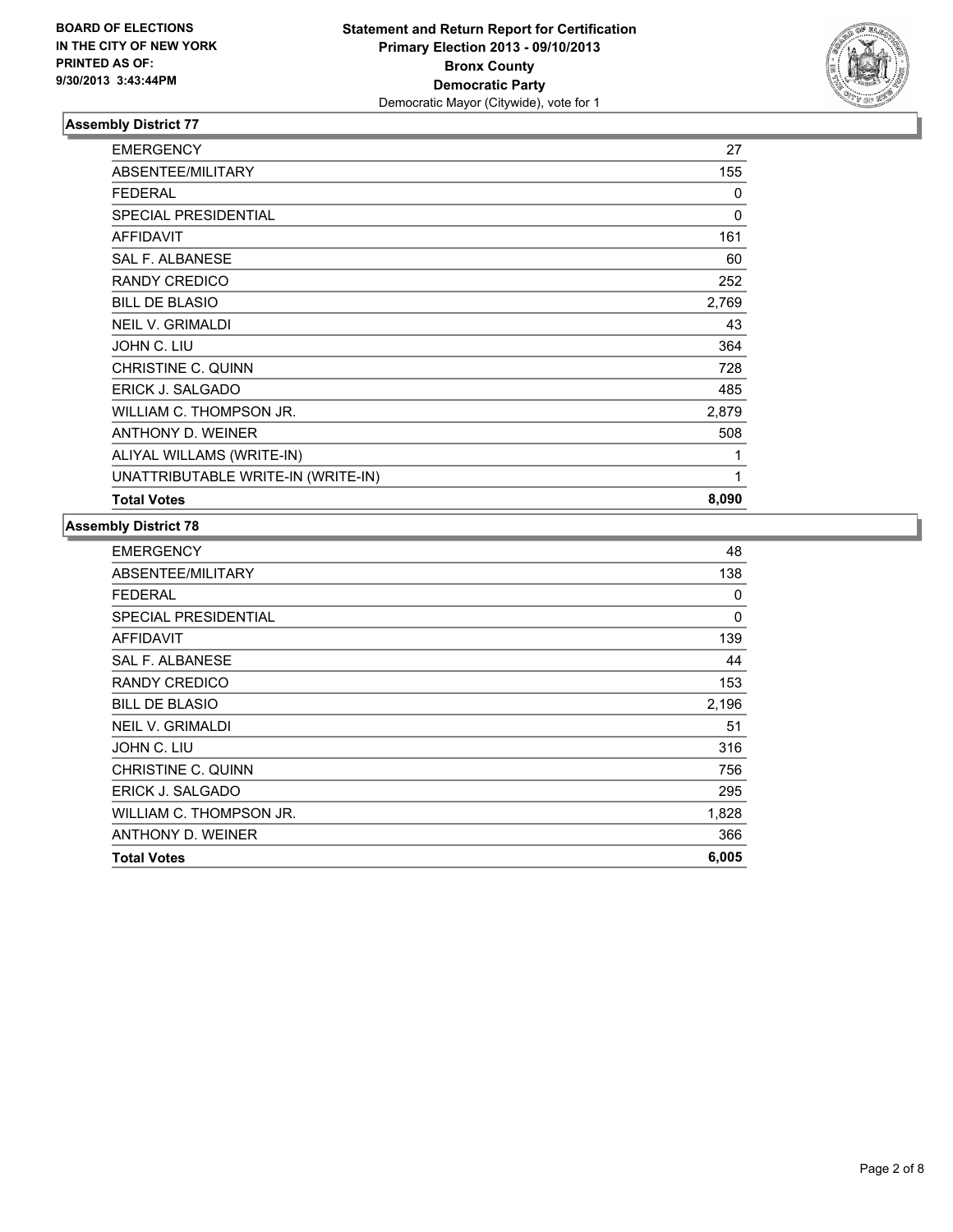

| <b>EMERGENCY</b>             | 69       |
|------------------------------|----------|
| ABSENTEE/MILITARY            | 184      |
| <b>FEDERAL</b>               | $\Omega$ |
| <b>SPECIAL PRESIDENTIAL</b>  | $\Omega$ |
| <b>AFFIDAVIT</b>             | 179      |
| <b>SAL F. ALBANESE</b>       | 49       |
| <b>RANDY CREDICO</b>         | 223      |
| <b>BILL DE BLASIO</b>        | 3,238    |
| <b>NEIL V. GRIMALDI</b>      | 58       |
| JOHN C. LIU                  | 397      |
| CHRISTINE C. QUINN           | 726      |
| <b>ERICK J. SALGADO</b>      | 455      |
| WILLIAM C. THOMPSON JR.      | 3,320    |
| ANTHONY D. WEINER            | 532      |
| ALBERT ALVAREZ (WRITE-IN)    | 1        |
| JOEL RIVERA (WRITE-IN)       | 1        |
| WALTER L. NEWSOME (WRITE-IN) | 1        |
| <b>Total Votes</b>           | 9,001    |

| <b>EMERGENCY</b>            | 197   |
|-----------------------------|-------|
| ABSENTEE/MILITARY           | 297   |
| <b>FEDERAL</b>              | 0     |
| <b>SPECIAL PRESIDENTIAL</b> | 0     |
| <b>AFFIDAVIT</b>            | 128   |
| SAL F. ALBANESE             | 58    |
| RANDY CREDICO               | 135   |
| <b>BILL DE BLASIO</b>       | 2,903 |
| <b>NEIL V. GRIMALDI</b>     | 54    |
| JOHN C. LIU                 | 466   |
| CHRISTINE C. QUINN          | 903   |
| ERICK J. SALGADO            | 194   |
| WILLIAM C. THOMPSON JR.     | 2,415 |
| ANTHONY D. WEINER           | 433   |
| ADOLFO CARRION (WRITE-IN)   | 1     |
| <b>Total Votes</b>          | 7,562 |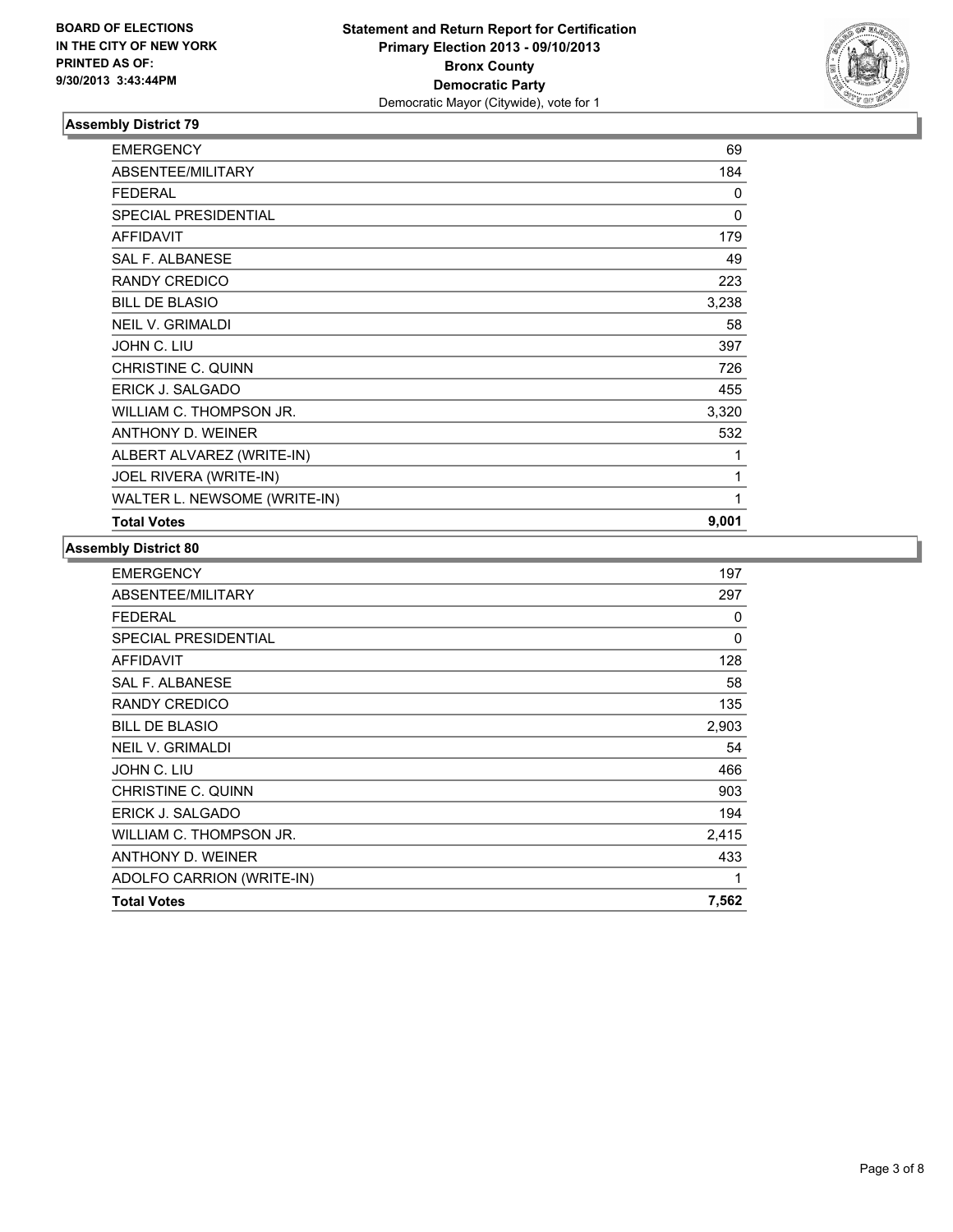

| <b>EMERGENCY</b>               | 196    |
|--------------------------------|--------|
| ABSENTEE/MILITARY              | 462    |
| <b>FEDERAL</b>                 | 0      |
| SPECIAL PRESIDENTIAL           | 0      |
| <b>AFFIDAVIT</b>               | 155    |
| <b>SAL F. ALBANESE</b>         | 76     |
| <b>RANDY CREDICO</b>           | 167    |
| <b>BILL DE BLASIO</b>          | 4,632  |
| <b>NEIL V. GRIMALDI</b>        | 57     |
| JOHN C. LIU                    | 479    |
| <b>CHRISTINE C. QUINN</b>      | 2,595  |
| ERICK J. SALGADO               | 212    |
| WILLIAM C. THOMPSON JR.        | 3,529  |
| <b>ANTHONY D. WEINER</b>       | 613    |
| CHRISTINE QUINN (WRITE-IN)     | 1      |
| <b>GEORGE TABOR (WRITE-IN)</b> | 1      |
| JOE PISCAPO (WRITE-IN)         | 1      |
| RUSSELL KANEY (WRITE-IN)       | 1      |
| <b>Total Votes</b>             | 12,364 |

| <b>EMERGENCY</b>                   | 145    |
|------------------------------------|--------|
| ABSENTEE/MILITARY                  | 220    |
| FEDERAL                            | 0      |
| <b>SPECIAL PRESIDENTIAL</b>        | 0      |
| AFFIDAVIT                          | 97     |
| <b>SAL F. ALBANESE</b>             | 72     |
| RANDY CREDICO                      | 206    |
| <b>BILL DE BLASIO</b>              | 4,777  |
| <b>NEIL V. GRIMALDI</b>            | 76     |
| JOHN C. LIU                        | 619    |
| <b>CHRISTINE C. QUINN</b>          | 1,147  |
| ERICK J. SALGADO                   | 251    |
| WILLIAM C. THOMPSON JR.            | 3,877  |
| ANTHONY D. WEINER                  | 721    |
| ADOLFO CARRION (WRITE-IN)          | 1      |
| UNATTRIBUTABLE WRITE-IN (WRITE-IN) | 1      |
| <b>Total Votes</b>                 | 11,748 |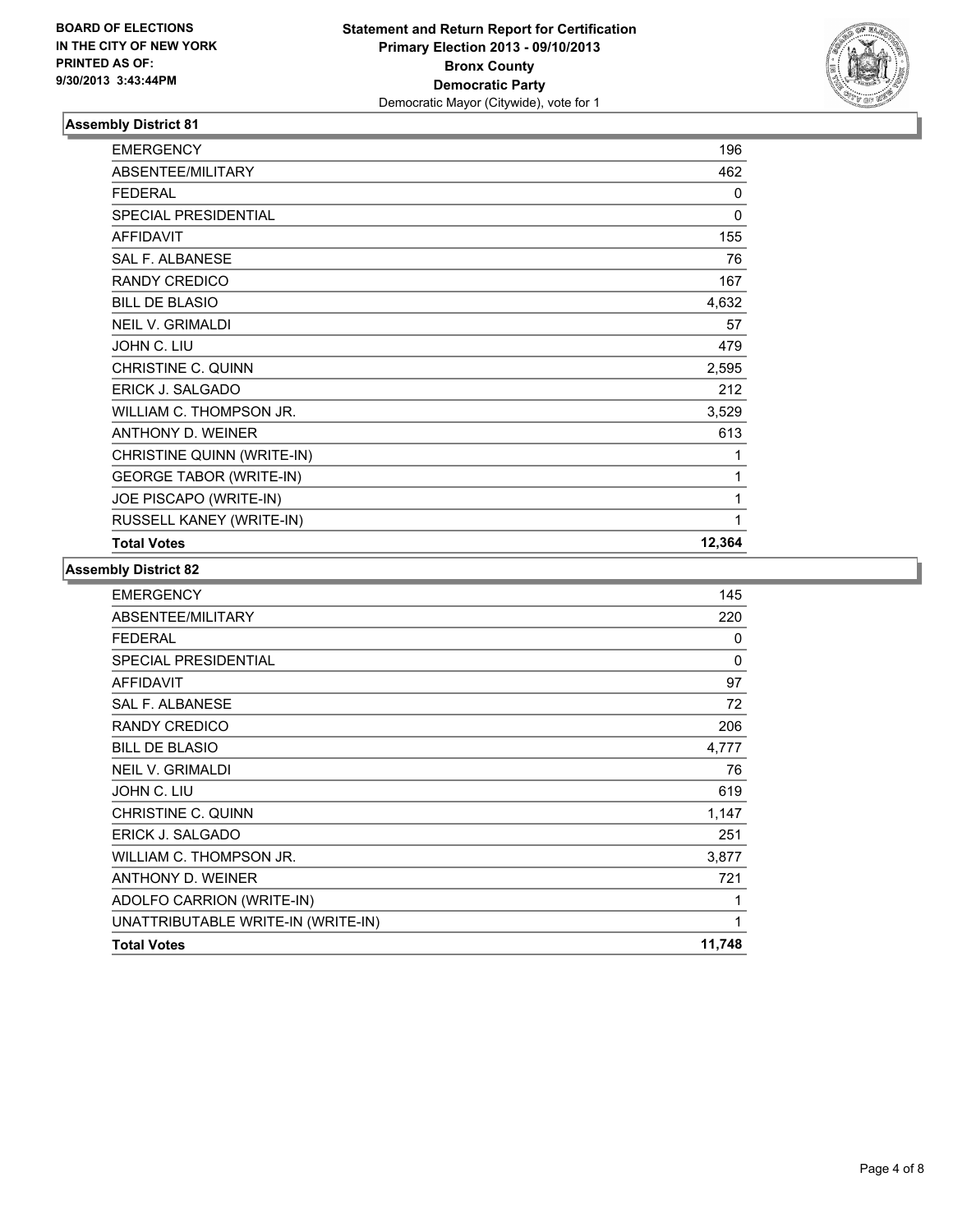

| <b>EMERGENCY</b>            | 196      |
|-----------------------------|----------|
| ABSENTEE/MILITARY           | 263      |
| <b>FEDERAL</b>              | 0        |
| <b>SPECIAL PRESIDENTIAL</b> | $\Omega$ |
| <b>AFFIDAVIT</b>            | 106      |
| <b>SAL F. ALBANESE</b>      | 39       |
| RANDY CREDICO               | 325      |
| <b>BILL DE BLASIO</b>       | 4,853    |
| <b>NEIL V. GRIMALDI</b>     | 46       |
| JOHN C. LIU                 | 366      |
| CHRISTINE C. QUINN          | 482      |
| ERICK J. SALGADO            | 311      |
| WILLIAM C. THOMPSON JR.     | 3,785    |
| ANTHONY D. WEINER           | 563      |
| AL GORE (WRITE-IN)          | 1        |
| ROBERT JACKSON (WRITE-IN)   | 1        |
| <b>Total Votes</b>          | 10,772   |

| <b>EMERGENCY</b>            | 148   |
|-----------------------------|-------|
| ABSENTEE/MILITARY           | 107   |
| <b>FEDERAL</b>              | 0     |
| <b>SPECIAL PRESIDENTIAL</b> | 0     |
| <b>AFFIDAVIT</b>            | 131   |
| <b>SAL F. ALBANESE</b>      | 58    |
| RANDY CREDICO               | 225   |
| <b>BILL DE BLASIO</b>       | 2,569 |
| <b>NEIL V. GRIMALDI</b>     | 69    |
| JOHN C. LIU                 | 401   |
| CHRISTINE C. QUINN          | 933   |
| ERICK J. SALGADO            | 494   |
| WILLIAM C. THOMPSON JR.     | 2,427 |
| ANTHONY D. WEINER           | 545   |
| <b>Total Votes</b>          | 7,721 |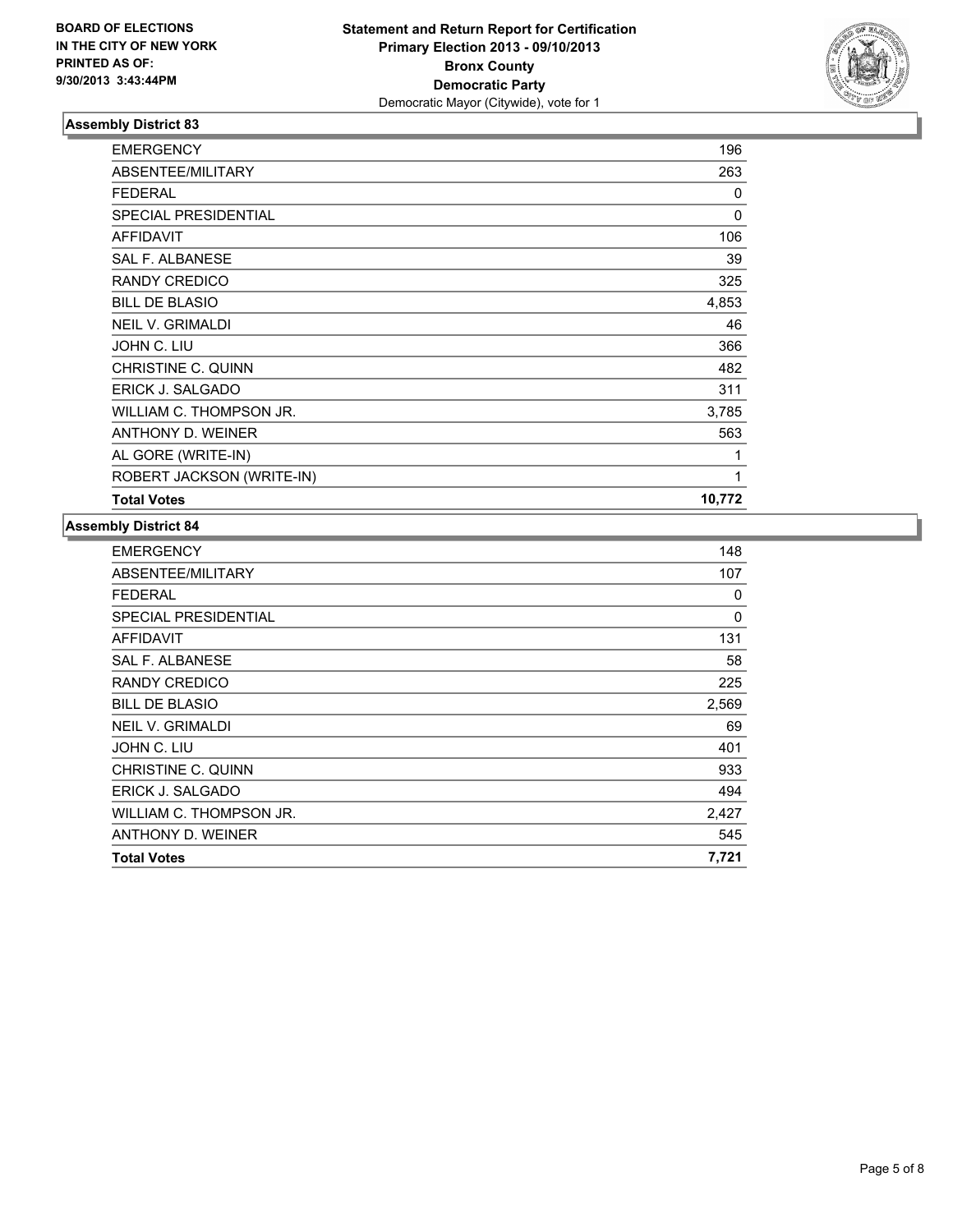

| <b>Total Votes</b>        | 7,663    |
|---------------------------|----------|
| LAWRONE BURTON (WRITE-IN) | 1        |
| ANTHONY D. WEINER         | 439      |
| WILLIAM C. THOMPSON JR.   | 2,654    |
| ERICK J. SALGADO          | 395      |
| CHRISTINE C. QUINN        | 682      |
| JOHN C. LIU               | 354      |
| <b>NEIL V. GRIMALDI</b>   | 46       |
| <b>BILL DE BLASIO</b>     | 2,840    |
| RANDY CREDICO             | 202      |
| <b>SAL F. ALBANESE</b>    | 50       |
| <b>AFFIDAVIT</b>          | 110      |
| SPECIAL PRESIDENTIAL      | $\Omega$ |
| <b>FEDERAL</b>            | 0        |
| ABSENTEE/MILITARY         | 133      |
| <b>EMERGENCY</b>          | 41       |

| <b>Total Votes</b>          | 6,843 |
|-----------------------------|-------|
| PAMELA BAEZ (WRITE-IN)      | 1     |
| ANTHONY D. WEINER           | 515   |
| WILLIAM C. THOMPSON JR.     | 2,169 |
| ERICK J. SALGADO            | 464   |
| CHRISTINE C. QUINN          | 666   |
| JOHN C. LIU                 | 379   |
| <b>NEIL V. GRIMALDI</b>     | 72    |
| <b>BILL DE BLASIO</b>       | 2,296 |
| RANDY CREDICO               | 243   |
| <b>SAL F. ALBANESE</b>      | 38    |
| <b>AFFIDAVIT</b>            | 141   |
| <b>SPECIAL PRESIDENTIAL</b> | 0     |
| <b>FEDERAL</b>              | 0     |
| ABSENTEE/MILITARY           | 106   |
| <b>EMERGENCY</b>            | 291   |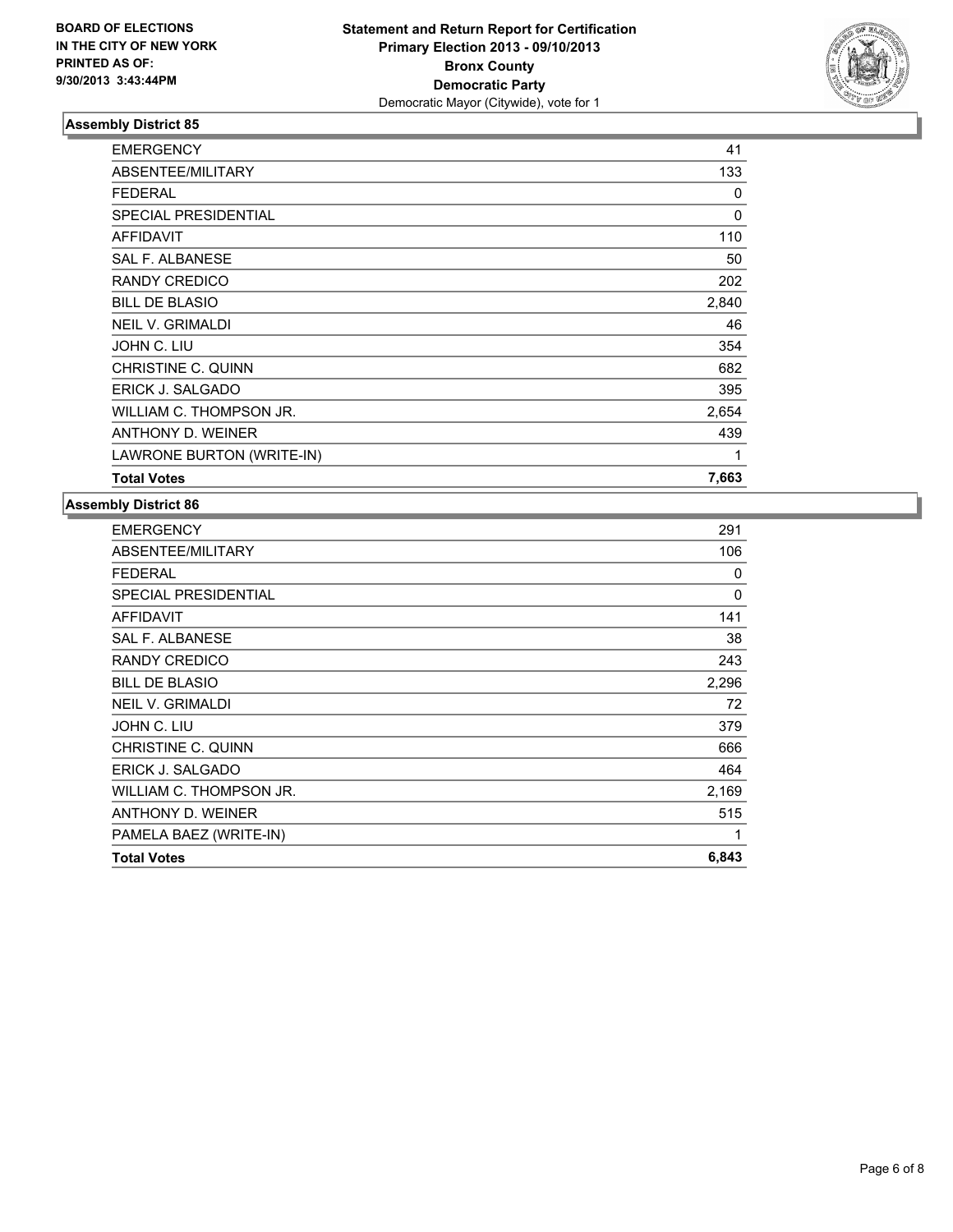

| <b>EMERGENCY</b>            | 124   |
|-----------------------------|-------|
| ABSENTEE/MILITARY           | 134   |
| <b>FEDERAL</b>              | 0     |
| <b>SPECIAL PRESIDENTIAL</b> | 0     |
| <b>AFFIDAVIT</b>            | 149   |
| <b>SAL F. ALBANESE</b>      | 37    |
| RANDY CREDICO               | 170   |
| <b>BILL DE BLASIO</b>       | 3,823 |
| <b>NEIL V. GRIMALDI</b>     | 68    |
| JOHN C. LIU                 | 612   |
| CHRISTINE C. QUINN          | 774   |
| ERICK J. SALGADO            | 299   |
| WILLIAM C. THOMPSON JR.     | 2,734 |
| ANTHONY D. WEINER           | 491   |
| DEBORAH L. MAY (WRITE-IN)   | 1     |
| JASMINE SINGH (WRITE-IN)    | 1     |
| <b>Total Votes</b>          | 9,010 |